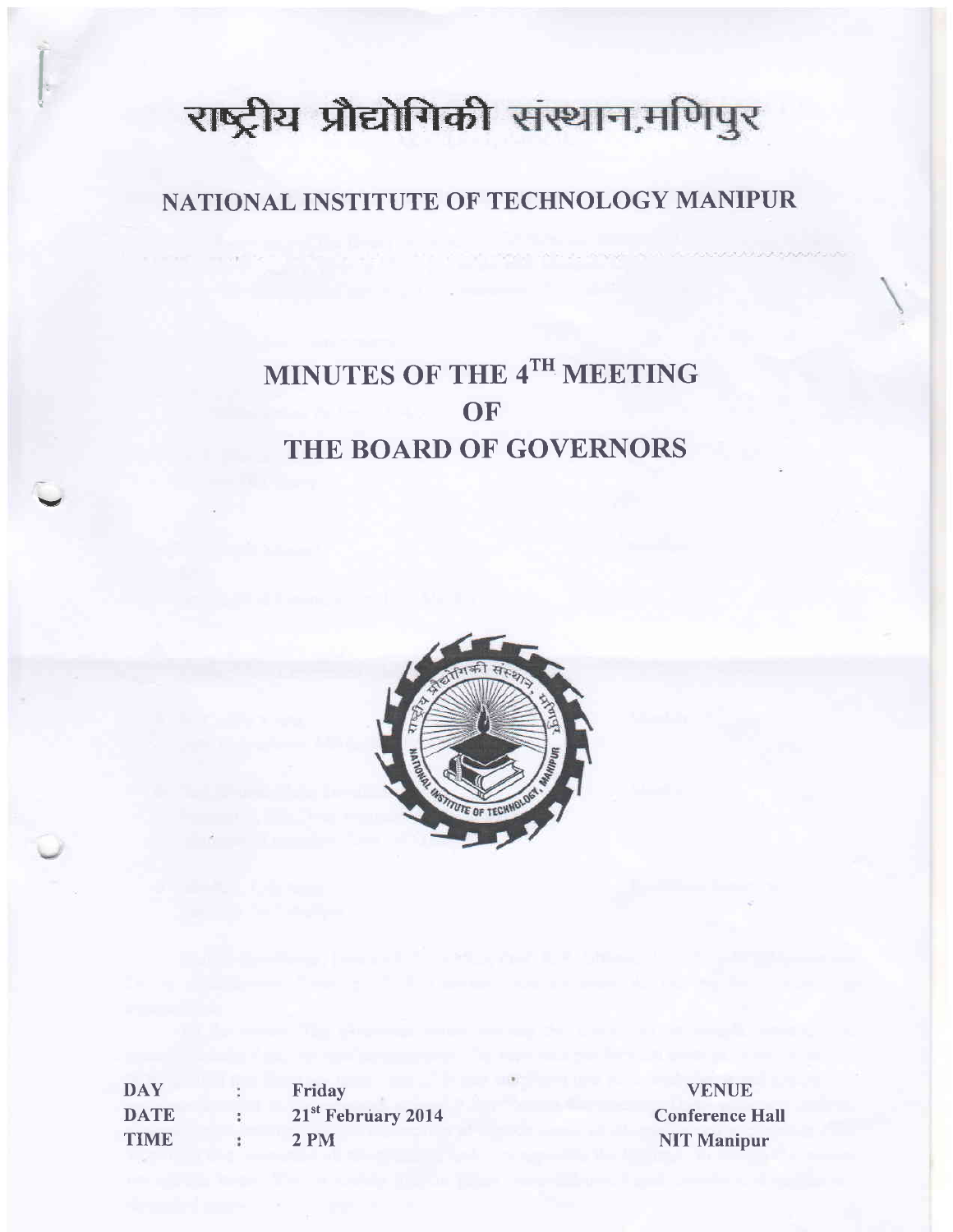## NATIONAL INSTITUTE OF TECHNOLOGY MANIPUR TAKYELPAT, IMPHAL

#### MINUTES OF THE 4<sup>th</sup> MEETING OF THE BOARD OF GOVERNORS HELD ON 21<sup>ST</sup> FEBRUARY 2014

The 4<sup>th</sup> meeting of the Board of Governors of National Institute of Technology Manipur was held on 21<sup>st</sup> February, 2014 at 02:00 PM at the NIT Manipur Conference Hall. Prof. Y.S. Rajan, Chairman of the Board of Governors, NIT Manipur presided over the meeting.

The following members were present:

Chairman \* Prof. Y.S. Rajan Hon. Distinguished Professor, ISRO Ex-Officio Member Dr. S. Birendra Singh Director, NIT Manipur Member Shri Satpal Sharma  $\mathcal{C}_\mathrm{c}$ AFA On behalf of Financial Advisor. MHRD Prof. Ch. Amuba Singh Member Former Vice Chancellor, Manipur University Prof. Alika Khare, Member Dean of Academic Affairs. IIT Guwahati \* Shri Khumanthem Devabrata Singh Member Proprietor, M/s Deva Bamboo & Allied Industries Nominated member, Govt. of Manipur \* Shri R.K. Lalit Singh Ex-Officio Secretary Registrar, NIT Manipur

Shri R. Srinivasan, Director (TE), MHRD, Prof. K.P. Ghatak, HOD, ECE NIT Agartala and Dr. A. Amudeswari, Director, CICS, Chennai could not attend the meeting due to their prior engagements.

At the outset, The Chairman before starting the discussion on agenda items invited general remarks from the hon'ble members. The members put forward some relevant issues and BOG desired that these are taken care of. It was suggested that the agenda items and papers may be communicated to the members at least 7 days before the meeting. There were also detailed suggestions to improve the documentation of agenda items which can be self explanatory. The Chairman also welcomed all the members and then requested the Registrar to initiate discussions on agenda items. The following agenda items were discussed and item-wise decisions are described below:

 $\bigcap$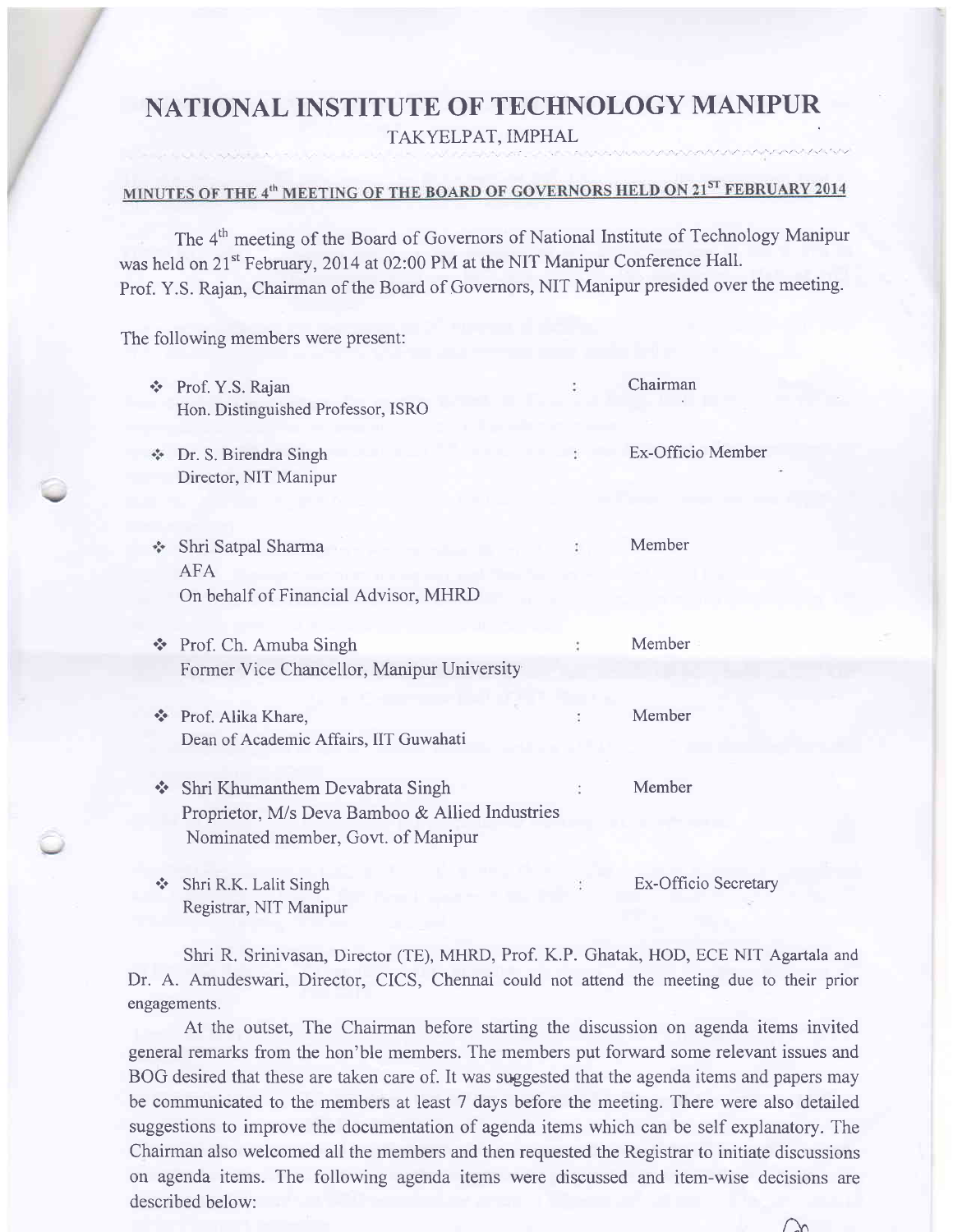## ITEM NO. 4.1: Confirmation of the Minutes of the 3rd BOG Meeting on 30<sup>th</sup> July 2013

The minutes of the 3<sup>rd</sup> Meeting of the BOG held on 30<sup>th</sup> July, 2013 at the Conference Hall of NIT Manipur, Takyelpat (Temporary campus) was confirmed.

## ITEM NO. 4.2: Action taken on the decision of the Third meeting of the Board of Governors held on 30<sup>th</sup> July 2013 in the conference Hall of NIT Manipur

The actions taken on the resolutions of  $3<sup>rd</sup>$  Meeting of the Board of Governors held on  $30<sup>th</sup>$  July 2013 have been noted in general with the observations noted on the following items:

Item No.3.4: The proposal for starting B.Tech in Electrical Engg, CSE from 30 to 60 was approved and would be implemented from 2014 academic session.

Item No. 3.5: The recommendation of  $3<sup>rd</sup>$  BWC meeting was approved with amendment as recommended by  $3<sup>rd</sup>$  FC.

Item No. 3.7: The updated panel of experts for Faculty and Non-Faculty selection was approved (Annexure A)

Item No. 3,8: Faculty members were recruited as per MHRD rules.

Item No. 3.9 : Recruitment rules for faculty and Non-faculty were put up on the website.

Item No. 3.10: The administrative approval for various construction works proposed by the Institute were approved and construction was in progress.

## ITEM NO. 4.3: To consider the minutes of the 2nd Senate meeting held on 31<sup>st</sup> Oct 2013 at Conference Hall of NIT Manipur

The recommendation of the  $2^{nd}$  Senate Meeting held on  $31^{st}$  Oct, 2013 was discussed in detail and approved by the BOG.

## ITEM NO. 4.4: To consider the proposal for starting PhD Programme

The PhD Programme in CSE, EEE, ECE, Maths, Physics, Chemistry & English was approved with retrospective effect. The Board approved the PhD ordinance recommended by the  $2<sup>nd</sup>$ Senate in its meeting held on 31<sup>st</sup> Oct, 2013.

## ITEM NO. 4.5: To consider the minutes of the  $4<sup>th</sup>$  BWC Meeting held on  $4<sup>th</sup>$ Feb 2014

The BOG after detailed discussion approved the recommendation of the minutes of the 4<sup>th</sup> BWC meeting.

## ITEM NO. 4.6: To consider the minutes of the 4<sup>th</sup> Finance Committee held on 20<sup>th</sup> Feb 2014

The BOG after discussion at length approved the recommendations of the 4<sup>th</sup> Finance Committee Meeting held on 20<sup>th</sup> Feb, 2014. Director withdrew the proposal in Item 4.9 of the minutes in the Finance Committee/The BOG approved the award of stipends to PhD scholars, in Item No.4.10 of the Finance Committee.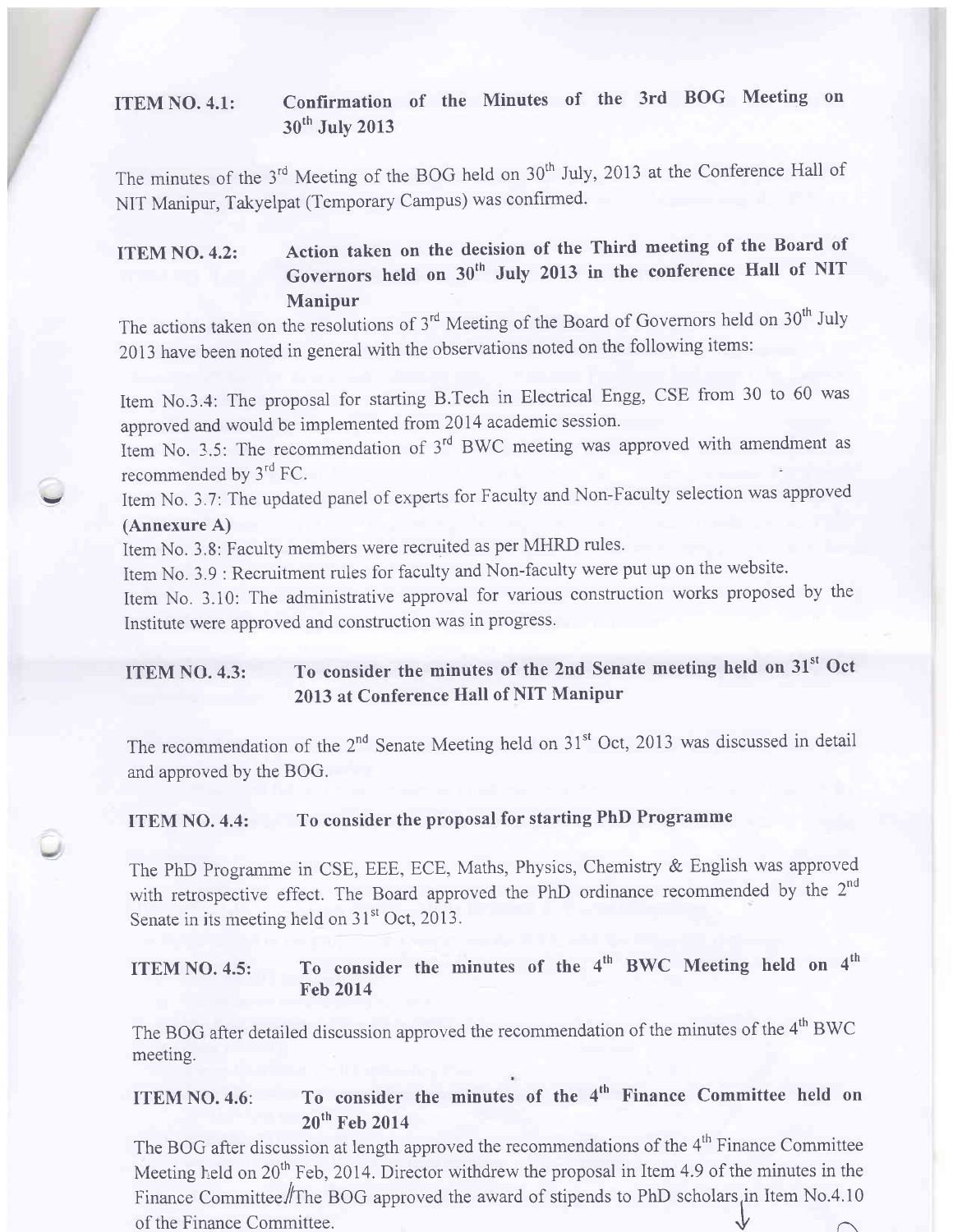### ITEM NO. 4.7: Latest Position of unspent balance and progress on the ongoing projects

The Board noted the latest position of unspent balance and progress on the ongoing project. The Board was apprised that the status of unspent balance (Plan) of the Institute was Rs. 2152.13 lakhs as on  $07.02.2014$ .

#### ITEM NO. 4 .8: Ratification of the appointment of 12 Assistant Professor

The Board ratified the appointment of 12 Assistant Professor based on the recommendation of the selection committee of the interviews held in the month of October, 2013 and approved by Chairman, BOG. The Board was informed that 11 Assistant Professors had joined the Institute and the remaining one will join in the first week of March 2014.

Advertisement for 13 vacant posts was made. Out of the 13 vacant positions, the selection committee recommended 12 candidates for appointment to the post of Assistant Professor. In mathematics, only one candidate was found suitable out of the 2 vacant positions. The Board recommended that the person in waiting list No. I in the minutes of the selection committee of Assistant Professor in Civil Engineering be appointed as Assistant Professor in Civil Engineering Department in the recommended scale as per the recommendation of the selection committee.

#### ITEM NO. 4 .9: Approval for appointment of Deputy Director

The Proposal for appointment of the Deputy Director in NIT Manipur will be taken up later. The Board felt that since the Institute is newly established it is necessary to wait for the appropriate timing.

#### ITEM NO. 4.10: Discussion on the status of the contractual employees and age relaxation

The Board decided that existing contractual employees may be given one time age relaxation for consideration against advertised posts if they were eligible in terms of age at the time of joining the Institute.

#### ITEM NO.4.11: Reconstitution of the Building & Works Committee

.v

The Board agreed to the proposal to reconstitute the BWC with the following members:

| i. | Director, NIT Manipur                              | Ex-officio Chairman |
|----|----------------------------------------------------|---------------------|
|    | ii. One Member nominated by MHRD                   | Member              |
|    | iii. Mr. Kh. Devabrata nominated by BOG            | Member              |
|    | iv. Dean Planning                                  | Member              |
|    | v. Expert from Govt. Civil Engineering Dept        | Member              |
|    | vi. Expert from Govt. Electrical Engineering Dept  | Member              |
|    | (Not less than S.E.)                               |                     |
|    | vii. Registrar, NIT Manipur                        | Member, Secretary   |
|    | viii. Director Finance, MHRD or his representative | Special Invitee     |

In addition the Board authorised Director NIT Manipur to invite persons, as necessary for BWC meetings.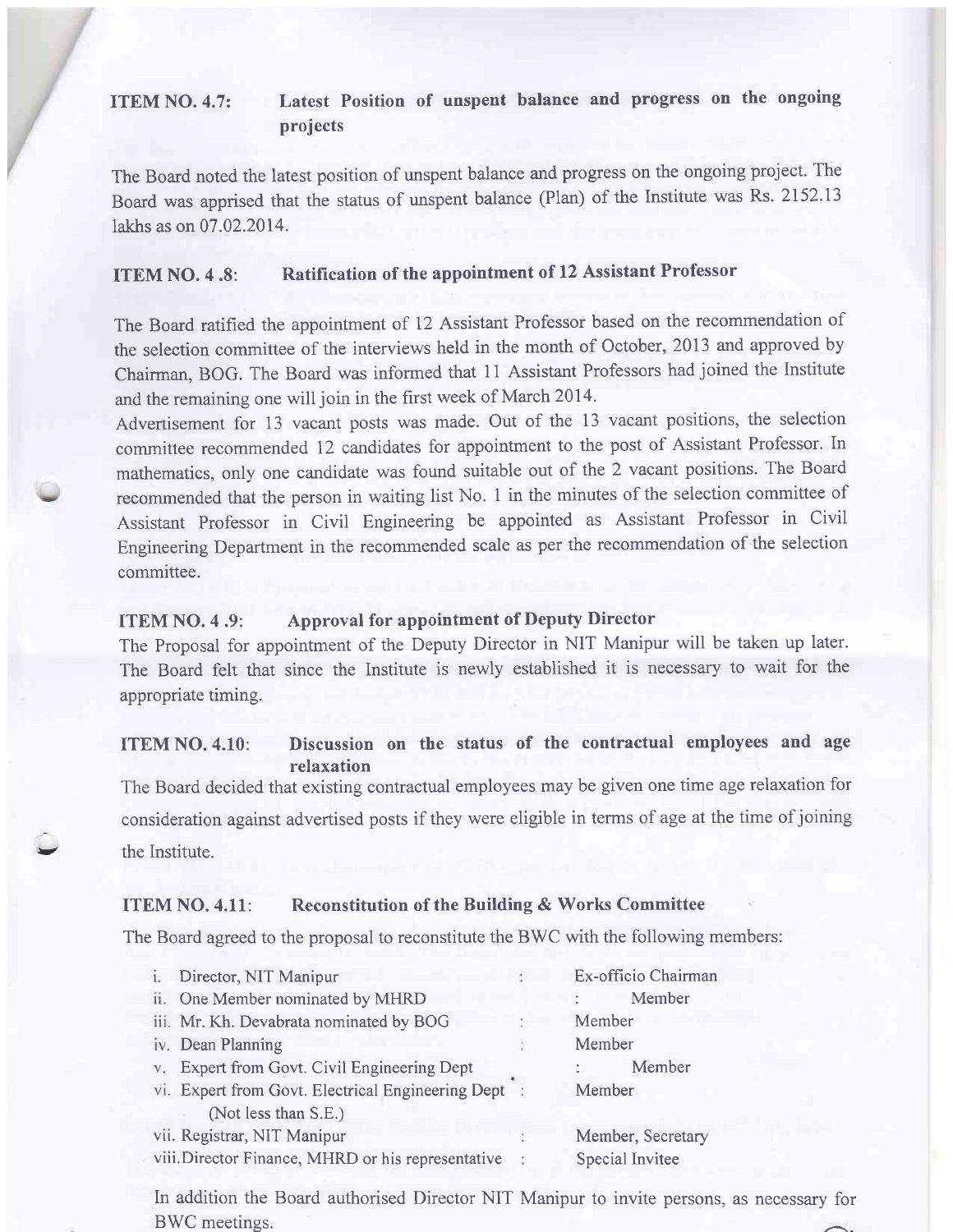#### ITEM NO.4.12: Adoption of Four Tier flexible structure for faculty

The Board approved the adoption of Four Tier flexible structure for faculty recruitment as per the criteria circulated by MHRD vide F.No. 33/9/2011/TS.III dated 15<sup>th</sup> January, 2014 and annexures thereof including the Ministry letter.No.33-9/2011-TS.III dated 23<sup>rd</sup> August 2013 in its Annexure II. In addition BOG felt that the conditions given for the Four Tier system are too stringent for a fledgling institution like NIT Manipur and this view may be communicated to NIT Council/MHRD.

#### ITEM NO.4.13: To consider the administrative approval for various construction works proposed bY the Institute

The Board approved the various construction works proposed by the Institute in the permanent campus and in the temporary campus recommended by BWC and Finance Committee.

#### ITEM NO.4.14: Proposal for setting up of IIEC at NIT Manipur

v

The Board approved in principle the proposal for setting up Innovation, Incubation and Entrepreneurship Centre in NIT Manipur. The Board suggested that a DPR may be prepared in this regard and placed to Finance Committee and BOG for consideration.

#### ITEM NO.4.15: Any other item with the permission of the chair

ITEM NO.4.15 a:Proposal to set up Centre of Excellence in Reconfigurable Computing and Image VLSI Lab in NIT Manipur in collaboration with Powai Lab Technology Pvt. Ltd, Mumbai.

The Board approved the Finance Committee recommendation for setting up of COE in reconfigurable computing and Image VLSI Lab as joint project of Powai Lab Technology Pvt. Ltd with NIT Manipur at an estimated cost of Rs. 51,99,000 (Institute Share). This proposed Lab will be 40 seater facility with the objective of imparting training in the field of VLSI designs and other analyical computing in various fields. In this regard, an MOU may be signed with Powai Lab Technology Pvt. Ltd. Powai Lab Technology Pvt. Ltd. is SINE (Society for Innovation and Entrepreneurship) IIT Bombay incubated company. SINE is promoted by IIT Bombay in Powai Campus.

#### ITEM NO. 4.15 b: Reimbursement of TA/DA for Dr. Rohen Singh, Dr. Ibetombi and Ms. Y. Jina Chanu.

The issue regarding reimbursement of TA/DA for Dr. Rohen Singh, Dr. Ibetombi and Ms. Y. Jina Chanu was discussed in detail. The Board felt that it is not permissible as per rules. However, considering the special circumstances which prevailed at the fledgling state of the Institute and considering the overall interest of the Institute, it was decided to compensate the three faculty by paying Rs. 34,000 each. However, this will not be taken as a precedence and will not prejudice any other similar claims.

## ITEM No. 4.15 c: Minutes of the Faculty Development Committee held on 14<sup>th</sup> Feb, 2014.

The Board in principle approved the recommendation of the Faculty Development Committee meeting held on  $14<sup>th</sup>$  Feb 2014.